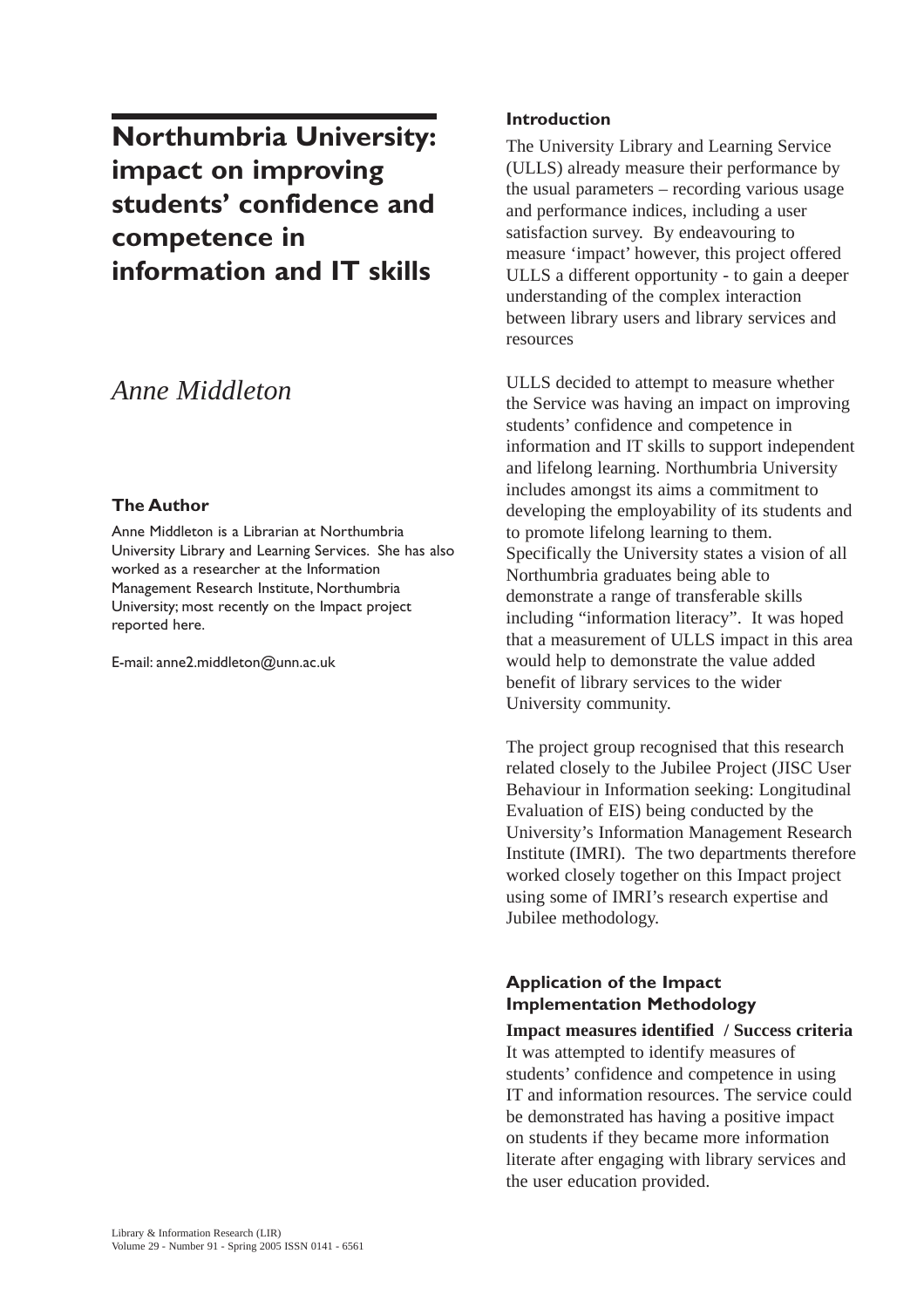# **Evidence collected**

The project set out to gather both quantitative and qualitative feedback from students on their perceptions and experiences of using the library and IT services. Data was collected from cohorts of  $1^{st}$  year and  $2^{nd}$  year business marketing students. The data gathered included students' perceptions of their own confidence in using IT and information resources and whether this changed over time. In an attempt to measure student information literacy competencies data was also gathered from students' assignment bibliographies.

#### **Methods used**

The project used some JUBILEE methodology in the form of questionnaires and focus groups. It also attempted to use research diaries and developed a method of bibliography analysis for the student assignments.

## **Particular research instruments of interest**

The questionnaire provided some useful baseline information; student participation however, was a problem. This was also an issue for the focus groups and research diaries. Despite low participation rates the focus groups were very useful and gave us considerable insight into students' perceptions and behaviours. We would recommend that research diaries are only attempted where there is considerable academic staff support. In this case there was an unexpected staff absence and it was not possible to get student participation.

Bibliography analysis provided a convenient way of monitoring the students' assignments useful as a surrogate for measuring the impact of the library on student learning. Once a methodology for this analysis was established, it was a relatively quick and easy technique to employ and allowed comparisons between different student groups. This methodology could usefully be extended to measure differences in longitudinal studies or between diverse student groups and varied academic disciplines. As a measure of library impact it is limited by the influence of many non-library variables on student citation behaviour. Unless

these factors can be isolated and controlled the impact of the library service will be obscured. It was however a valuable technique for exploring these issues.

Although some of these research methodologies could be employed in isolation from one another, it was using a range of data gathering mechanisms to triangulate results, which allowed a fuller picture of students' understanding and activities to be revealed. This did however make the study very time intensive.

# **Significant results and how they have been used**

The students' use of information resources was strongly influenced by their academic tutors and was largely assessment driven. Students were reluctant to use scholarly resources such as journals unless it was a requirement of their assessment. The range of assessments that students undertake, including group and problem-based learning, means that there is not always a requirement for students to use scholarly information resources for their assessments.

The second year students used a wider range and quantity of information resources than the first year students and considered themselves to have better information skills than the first years. This was probably due to their wider experience, but also to some of the face-to-face user education that they had had from library staff.

Students were most responsive to library user education that was embedded in their curriculum, tailored to specific assignments and delivered at their point of need (in this case in their  $2<sup>nd</sup>$  year of study). Thus, in order to influence students' use of resources and their information literacy, it is necessary to have close collaboration between academic and library staff.

The difference between the  $1<sup>st</sup>$  year and  $2<sup>nd</sup>$  year students would seem to show that they moved in a positive direction along an information